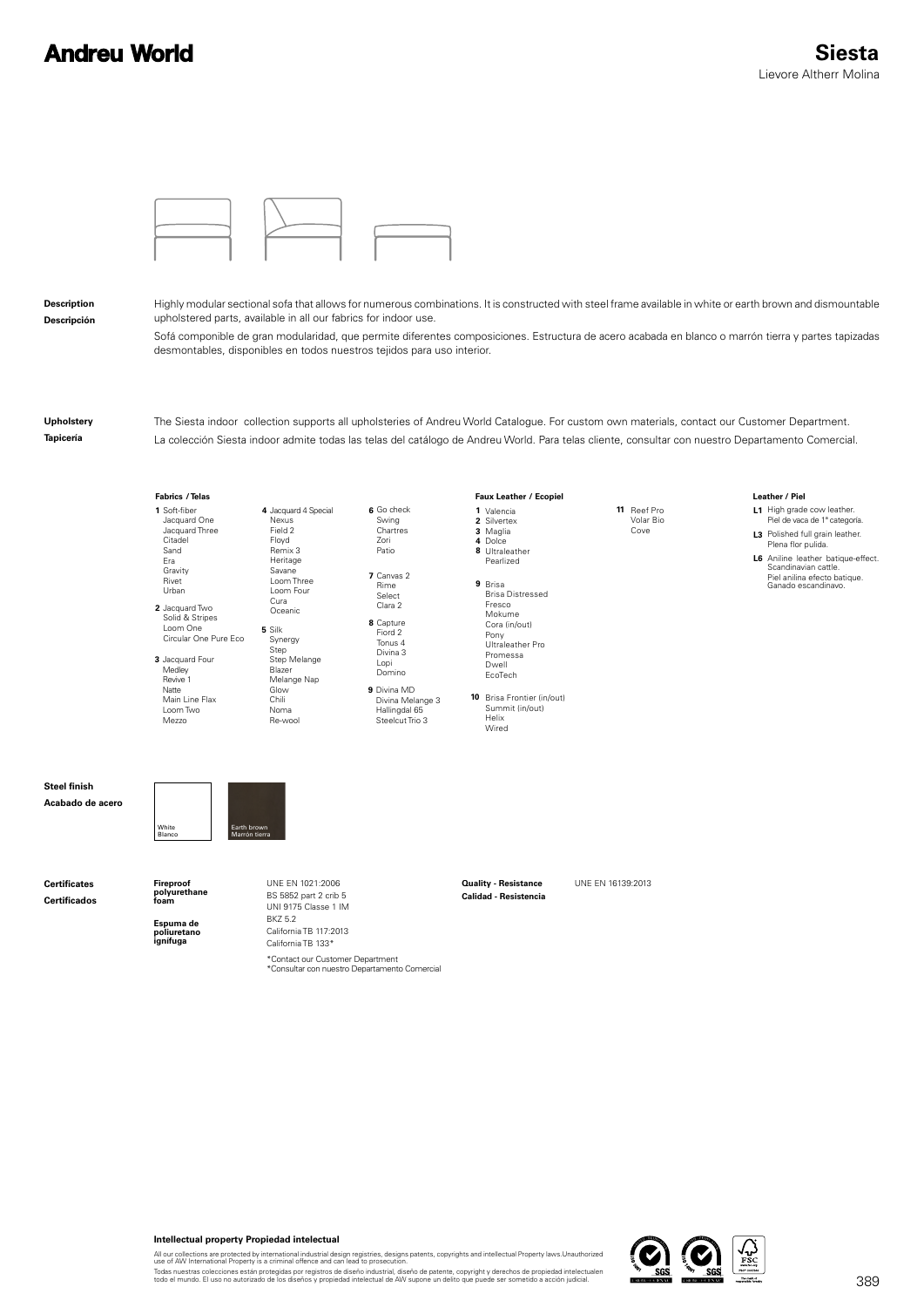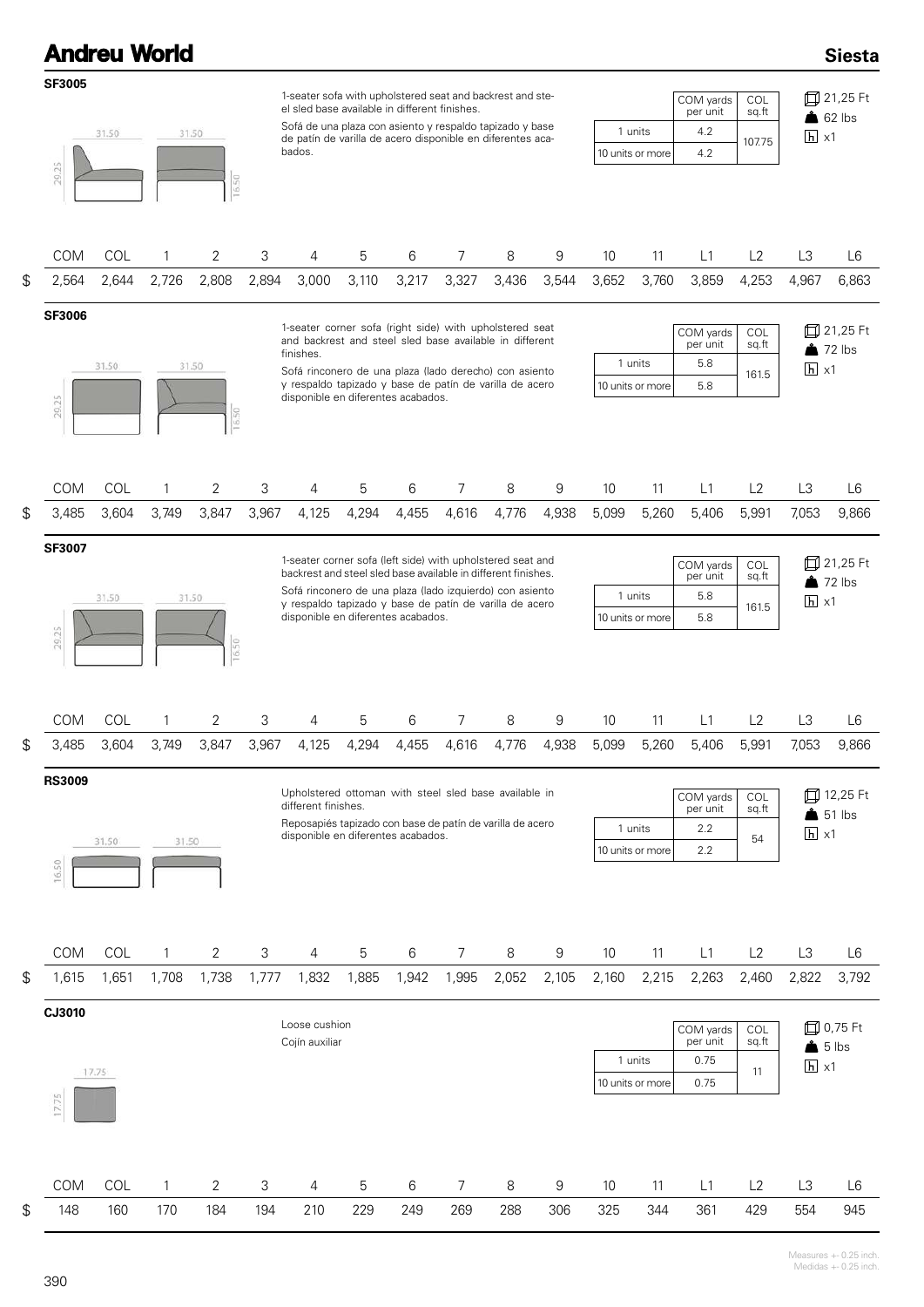#### **Andreu World Siesta** CJ3011 Loose cushion **□ 0,75 Ft** COM yards<br>per unit  $\overline{\text{COL}}$ <br>sq.ft Cojín auxiliar  $65$  lbs  $0.5$ 1 units  $h \times 1$  $17.75$  $11$ 10 units or more  $0.5$ 11.75 COM  $\overline{2}$  $\mathbf{3}$  $\overline{5}$  $\overline{7}$ 8  $\overline{9}$ COL  $\overline{1}$  $\overline{4}$  $6\,$  $10$ 11  $L1$  $L2$ L3 L6 136 151 163 179 194 207 224 242 253 271 286 302 315 328 387 486 808

 $\mathfrak{S}$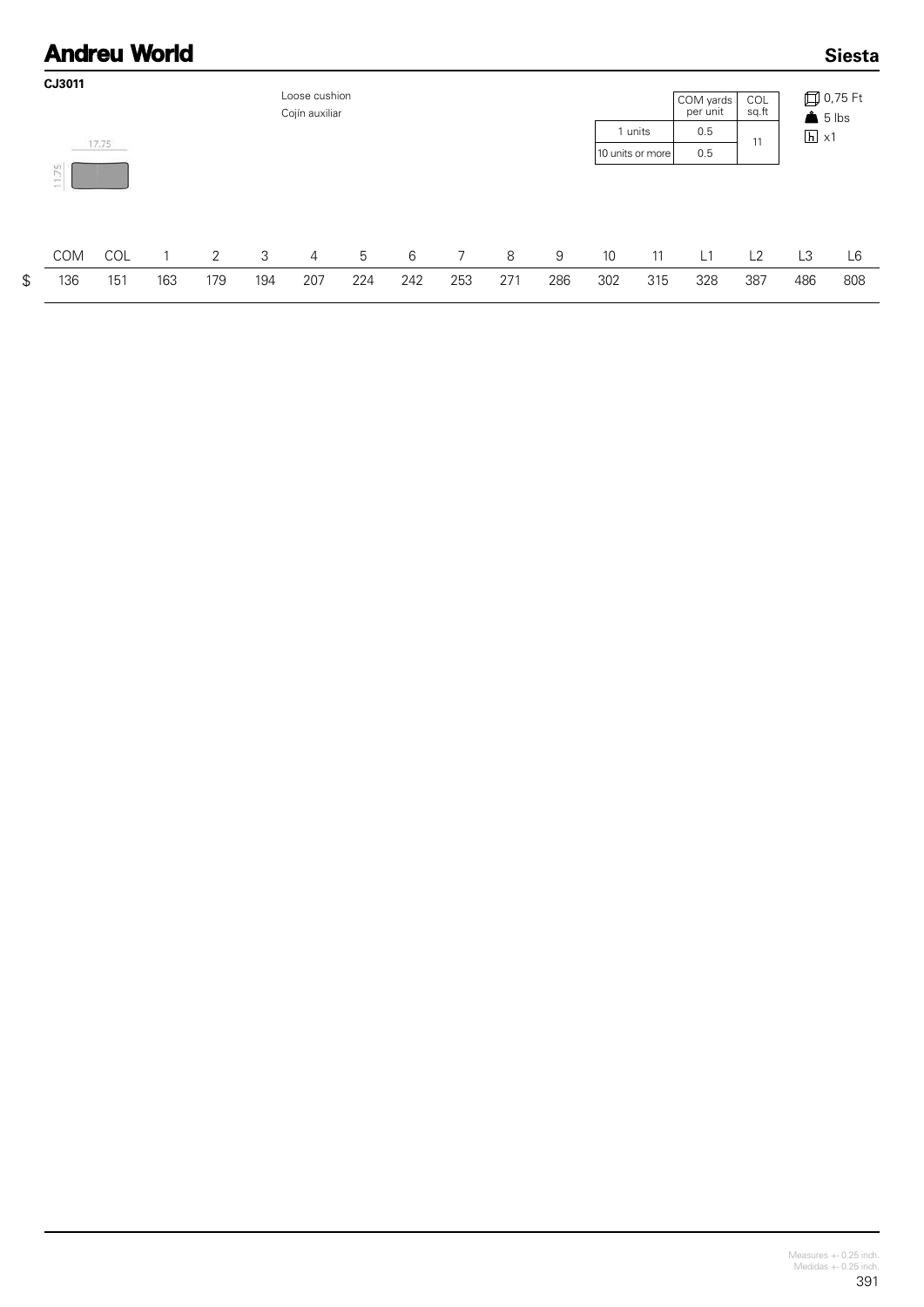### **Examples of modular configurations Ejemplos de combinaciones modulares**

## **Set 1 / Conjunto 1**

RS3009 + SF3005 + SF3005 3 Modules 3 Módulos

|                  | COM yards<br>per unit | COL<br>sg.ft |  |  |  |
|------------------|-----------------------|--------------|--|--|--|
| 1 units          | 10.6                  | 269.5        |  |  |  |
| 10 units or more | 10.6                  |              |  |  |  |



|  |  |  |  |  |  |  |  | COM COL 1 2 3 4 5 6 7 8 9 10 11 L1 L2 L3 L6                                                                 |  |
|--|--|--|--|--|--|--|--|-------------------------------------------------------------------------------------------------------------|--|
|  |  |  |  |  |  |  |  | \$ 6,743 6,939 7,160 7,354 7,565 7,832 8,105 8,376 8,649 8,924 9,193 9,464 9,735 9,981 10,966 12,756 17,518 |  |

#### **Set 2 / Conjunto 2**

SF3005 + SF3005 + SF3006 + SF3005 + SF3005 5 Modules 5 Módulos

|                  | COM yards<br>per unit | COL<br>sg.ft |  |  |
|------------------|-----------------------|--------------|--|--|
| 1 units          | 22 R                  |              |  |  |
| 10 units or more | 22.6                  | 592.5        |  |  |





COM COL 1 2 3 4 5 6 7 8 9 10 11 L1 L2 L3 L6 16,277 16,791 17,384 17,856 18,393 19,082 19,803 20,503 21,208 21,912 22,613 23,314 24,015 24,652 27,201 31,829 44,113

392

\$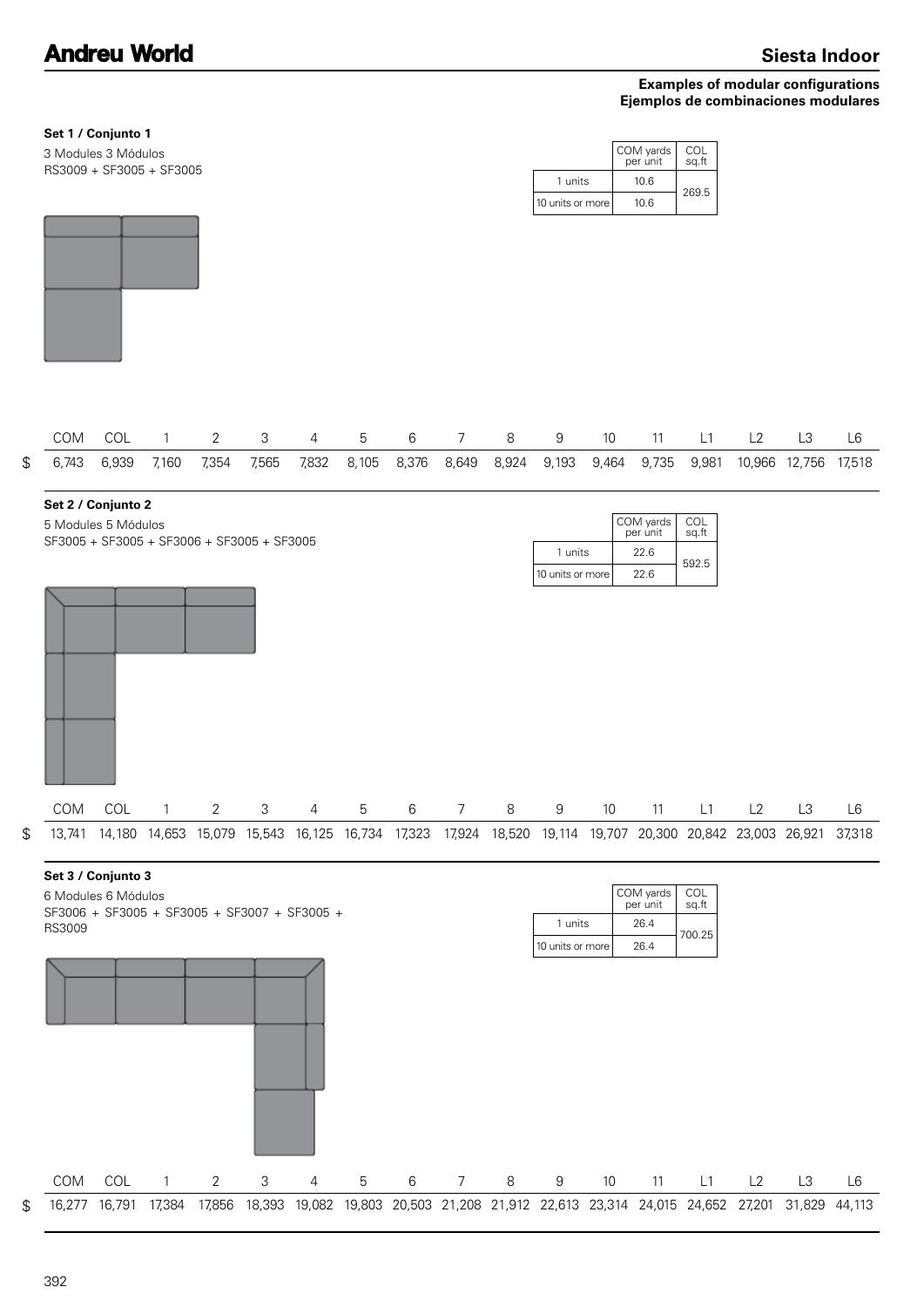### **Examples of modular configurations Ejemplos de combinaciones modulares**

| Set 4 / Conjunto 4<br>7 Modules 7 Módulos<br>SF3005 + SF3005 + SF3007 + SF3005 + SF3005 +<br>SF3005 + RS3009 |     |              |                |   |                |                 |   |                |                | 1 units<br>10 units or more |                 | COM yards<br>per unit<br>29<br>29     | COL<br>sq.ft<br>754.25                                                                                                             |    |                |    |
|--------------------------------------------------------------------------------------------------------------|-----|--------------|----------------|---|----------------|-----------------|---|----------------|----------------|-----------------------------|-----------------|---------------------------------------|------------------------------------------------------------------------------------------------------------------------------------|----|----------------|----|
|                                                                                                              |     |              |                |   |                |                 |   |                |                |                             |                 |                                       |                                                                                                                                    |    |                |    |
| COM                                                                                                          | COL | $\mathbf{1}$ | $\overline{2}$ | 3 | $\overline{4}$ | $5\phantom{.0}$ | 6 | 7 <sup>7</sup> | 8              | 9                           | 10 <sup>°</sup> | 11                                    | L1                                                                                                                                 | L2 | L <sub>3</sub> | L6 |
| \$<br>17,920                                                                                                 |     |              |                |   |                |                 |   |                |                |                             |                 |                                       | 18,475 19,087 19,625 20,214 20,957 21,729 22,482 23,246 24,008 24,763 25,519 26,275 26,964 29,716 34,710 47,973                    |    |                |    |
| Set 5 / Conjunto 5<br>4 Modules 4 Módulos<br>SF3007 + SF3005 + SF3005 + SF3006                               |     |              |                |   |                |                 |   |                |                | 1 units<br>10 units or more |                 | COM yards<br>per unit<br>20<br>20     | COL<br>sq.ft<br>538.5                                                                                                              |    |                |    |
|                                                                                                              |     |              |                |   |                |                 |   |                | 8 <sup>8</sup> |                             |                 |                                       |                                                                                                                                    |    |                |    |
| \$<br>COM                                                                                                    | COL | $\sim$ 1     | 2              | 3 | 4              | 5               | 6 | 7              |                | 9                           | 10              |                                       | 11 L1 L2<br>12,098 12,496 12,950 13,310 13,722 14,250 14,808 15,344 15,886 16,424 16,964 17,502 18,040 18,530 20,488 24,040 33,458 |    | L3             | L6 |
| Set 6 / Conjunto 6<br>5 Modules 5 Módulos<br>SF3007 + SF3005 + SF3005 + SF3005 + SF3006                      |     |              |                |   |                |                 |   |                |                | 1 units<br>10 units or more |                 | COM yards<br>per unit<br>24.2<br>24.2 | COL<br>sq.ft<br>646.25                                                                                                             |    |                |    |
| COM                                                                                                          | COL | $\mathbf{1}$ | $\overline{2}$ | 3 | 4              | 5               | 6 | 7              | 8              | 9                           | $10$            | 11                                    | L1                                                                                                                                 | L2 | L3             | L6 |
| \$                                                                                                           |     |              |                |   |                |                 |   |                |                |                             |                 |                                       | 14,662 15,140 15,676 16,118 16,616 17,250 17,918 18,561 19,213 19,860 20,508 21,154 21,800 22,389 24,741 29,007 40,321             |    |                |    |